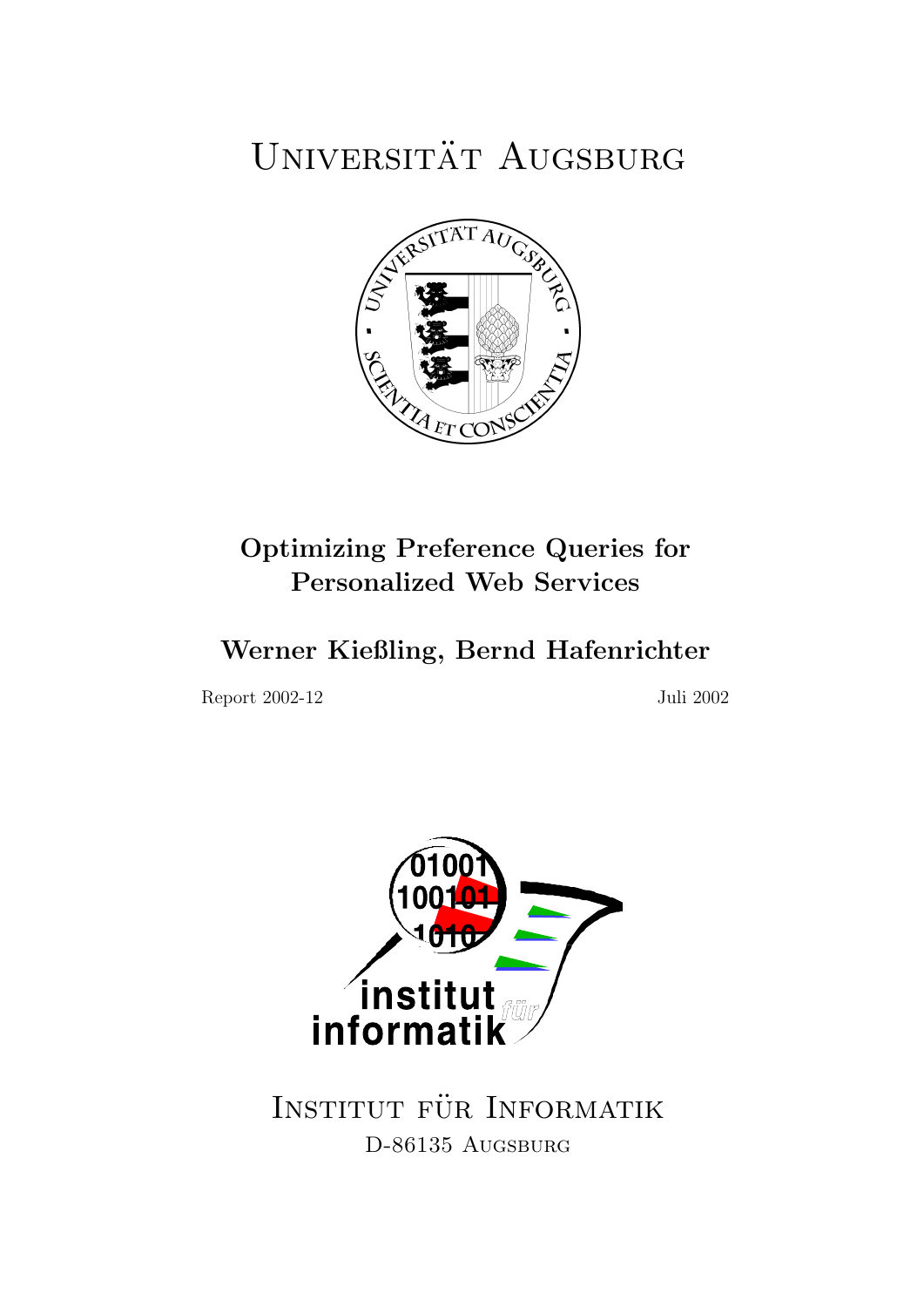Copyright  $\odot$  Werner Kießling, Bernd Hafenrichter Institut für Informatik Universität Augsburg D–86135 Augsburg, Germany http://www.Informatik.Uni-Augsburg.DE — all rights reserved —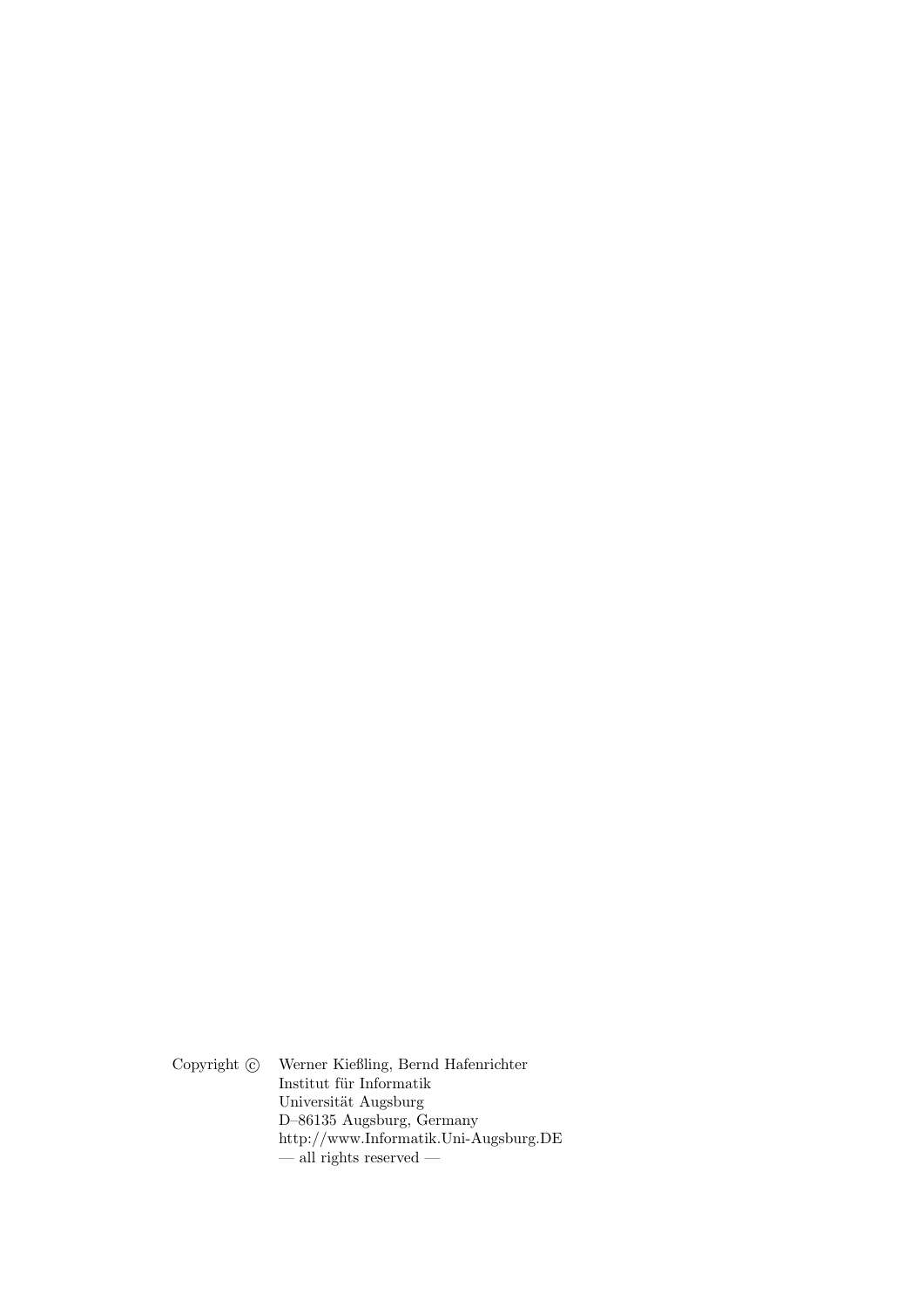# **Optimizing Preference Queries for Personalized Web Services**

Werner Kießling, Bernd Hafenrichter

Institute of Computer Science, University of Augsburg, D-86135 Augsburg, Germany Contact: Prof. Dr. Werner Kießling (kiessling@informatik.uni-augsburg.de)

# **Abstract**

Personalization of Web services requires a powerful preference model that smoothly and efficiently integrates with standard database query languages. We make the case for preferences as strict partial orders, supported in Preference SQL and Preference XPATH. Performance of Web services will crucially depend on various architectural design decisions. We pointed out that a central server architecture is desirable. Concerning the implementation of preference queries we investigated the tightly coupled architecture, presenting a novel approach for algebraic optimization based on preference algebra. We provided new transformation laws and gave evidence for the power of this heuristic optimization. This forms the basis for a new preference query optimization methodology, promising sufficient performance even for complex Web services.

**Keywords:** Personalized Web services, preference engineering, focused search, preference query optimization

# **1 Introduction**

Preferences are an indispensable part of our daily life, be it private or business–related. Thus the notion of preferences should be a key element in designing personalized software and Internet-based information systems ([1]). Personal preferences are often expressed in the sense of wishes: Wishes are free, but there is no guarantee that they can all be satisfied at all times. In case of failure for the perfect match people are not always, but usually prepared to accept worse alternatives or to negotiate compromises. Thus preferences in the real world require a paradigm shift from exact matches towards *matchmaking*, which means to find the best possible matches between one's wishes and the reality. In other words, preferences lead to the notion of *soft constraints*. Since data is predominantly stored in object-relational databases (and recently in XML databases), amalgamating preferences with declarative query languages like SQL or XPATH is considered one key challenge towards successfully implementing personalized Web services.

The contributions of this paper are part of the research program "*Preference World*", which has been originated already back in 1995. One of its major triggers had been the ubiquitous observation that the Internet hosts an abundance of inadequate search engines, suffering from the *empty result* effect and the *flooding* effect. In fact, one reason for this deficiency is that the notion of preferences has not been dealt with properly in the past. The demand for appropriate and efficient solutions gets even more challenging when *mobile Web services* are considered, where *focused search* is really essential ([11]).

In this paper we will elaborate on p*reference-driven database technology* as a backbone for personalized Web services. To set the stage, in section 2 we revisit recent solutions on preference engineering. In section 3 we investigate the performance impact of architectural design decisions for Web services. Novel contributions concerning the algebraic optimization of preference queries are presented in section 4. A summary and outlook on current research in 'Prefe rence World' are given in section 5.

# **2 Preference Engineering**

Intuitively people express their wishes in the form " *I like A better than B*". Since this can be understood by everybody, it is a natural way of modeling user preferences. Mathematically such preferences can be characterized by *strict partial orders* ([10], [5])

#### **2.1 The preference model**

Preferences can be engineered inductively as follows. Depending on the application domain, a set of pre-defined so-called *base preferences* are assumed to be defined. For e-commerce this set includes e.g. so-called `around` preferences, `between` preferences, `positive` or `negative` preferences, preferences for `lowest` or `highest` values (see [10, 12] for details).

Given single preferences, more complex ones can be gained by means of three fundamental operators.

#### **Complex preference constructors**

- 1. *Pareto* preference:  $P := P_1 \mathbf{\ddot{A}} P_2 \mathbf{\ddot{A}} ... \mathbf{\ddot{A}} P_n$ P is a combination of *equally important* preferences, following the well-known Pareto principle.
- 2. *Prioritized* preference:  $P := P_1 \& P_2 \& \dots \& P_n$ P evaluates *more important* preferences earlier, similar to a lexicographical ordering.  $P_1$  is most important, P<sub>2</sub> next, etc.
- 3. *Ranked* preference:  $P := \text{rank}_{F}(P_1, P_2, ..., P_n)$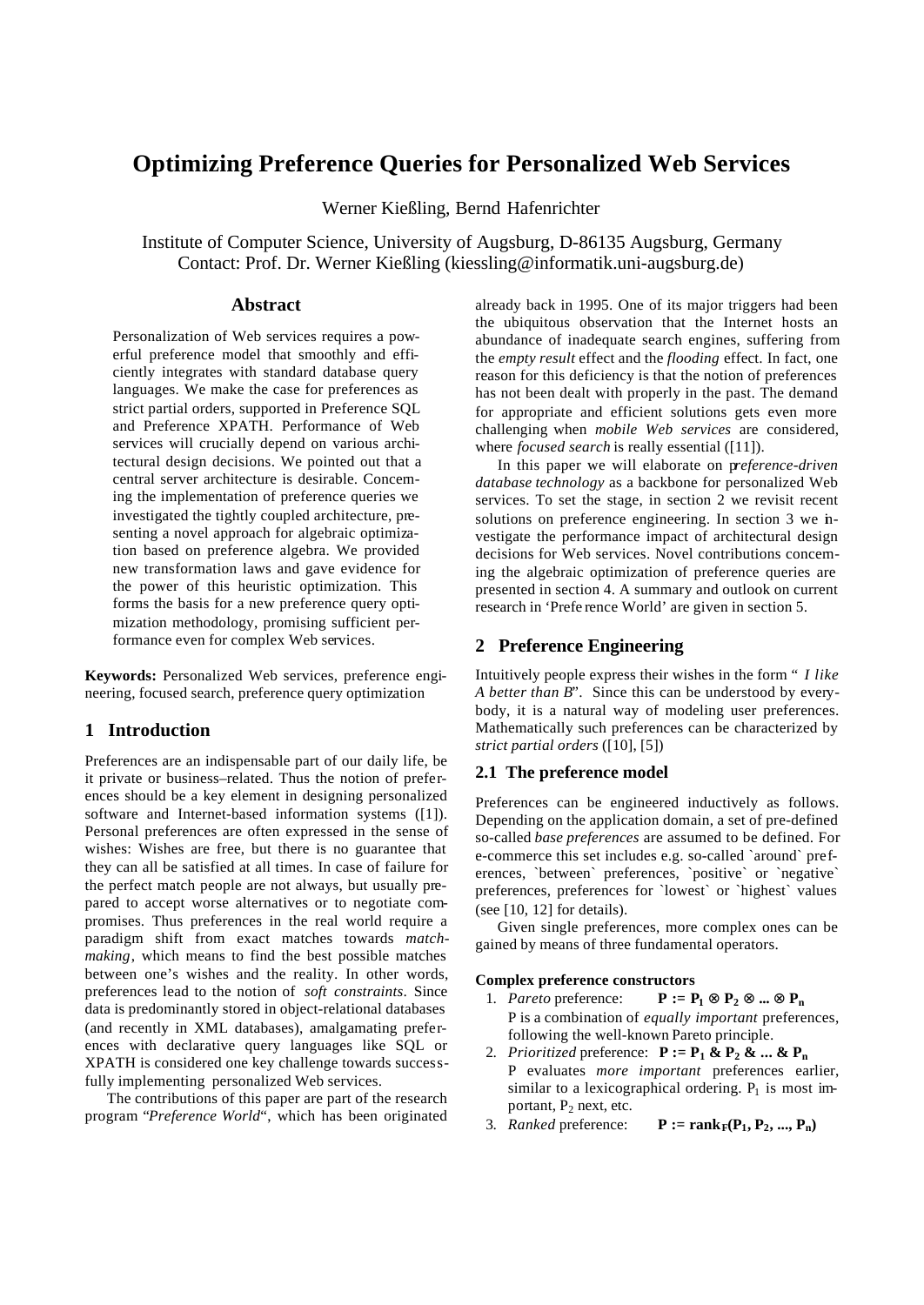P combines individual numerical scores SCORE(Pi),  $1 \le i \le n$ , by means of some ranking function F.

#### **Proposition 1 Preference construction is closed under strict partial orders.**

Further fundamental algebraic properties of strict partial order preferences are given in [10].

#### **2.2 Integration into Database Query Languages**

Standard SQL queries only support hard selection conditions. To express preferences we extended the syntax of SQL by an additional PREFERRING clause for complex preference constructors. This extension is called *Preference SQL* (see [12] for details), currently supporting all previously mentioned base preferences together with the constructors for Pareto and prioritized preferences:

```
 SELECT <selection> FROM <tables>
WHERE <hard-conditions>
PREFERRING <soft-conditions>
```
Preference queries are evaluated following the **BMO query model**, treating preferences as *soft constraints* with a cooperative answer semantics: *Best Matches Only* w.r.t. the given strict partial order are returned. Clearly this avoids both the empty result and the flooding effect.

**Example:** Get the best offers for compact hi-fi systems including a CD player in a price range of 100 to 115\$.

The subsequent Preference SQL query uses the base preferences 'CONTAINS' and 'BETWEEN'; 'AND' denotes the construction of a Pareto preference:

```
 SELECT description, price FROM devices
 WHERE category = 'hi-fi systems'
 PREFERRING description CONTAINS 'CD'
        AND price BETWEEN(100, 115)
```
Suppose that this query is evaluated for mobile commerce where focused search is essential.



**Figure 1:** Using a Preference SQL WAP service

 As illustrated in Fig. 1, the BMO semantics avoided the empty result effect (none of the item on sales satisfied the BETWEEN clause perfectly), hence the best alternatives (and only those, avoiding the flooding effect) were selected. A similar extension of the query language XPATH for XML has been carried out, resulting in **Preference XPATH** (seen [10]).

In future Web-based information systems, automatic *query expansion* may lead to very complex preference queries. E.g., a cognitive query builder may adapt focused search by long-term user preferences, user intentions and emotional state, situational awareness and domain knowledge from ontologies ([11], [9]). Consequently, there is a high demand for good optimization techniques for preference queries.

# **3 Architecural Issues of Web-Services**

Before investigating preference query optimization let us elaborate architectural impacts of Web service design.

#### **3.1 The central server architecture**

As known from [3], doing heavy online access to heterogeneous Internet sources leads to poor performance for Web services, given current bandwidth and Internet **re**sponse times. Thus a central server architecture as shown in figure 2 is more promising for the time being.



**Figure 2:** Central server architecture for Web services

A typical application scenario is e.g. a *mobile route planner*. A prototype under development at 'Preference World' finds best routes from city A to city B, given personal preferences on travel expenses, road conditions and traffic jam awareness.<sup>1</sup> The asynchronous update can be performed by Unix cron-jobs feeding a central server SQL database, which also stores an autobahn map. Mobile clients are supported using XSLT technology.

If Pareto or prioritization are chosen for preference construction, Preference SQL can do the job of the *combining engine*. Alternatively we combined single preferences by means of a variant of *Quick-Combine* ([7]), efficiently implementing ranked preferences.

l

<sup>1</sup> External sources used are www.wetter.de, www.wdr.de and www.bmvbw.de, respectively.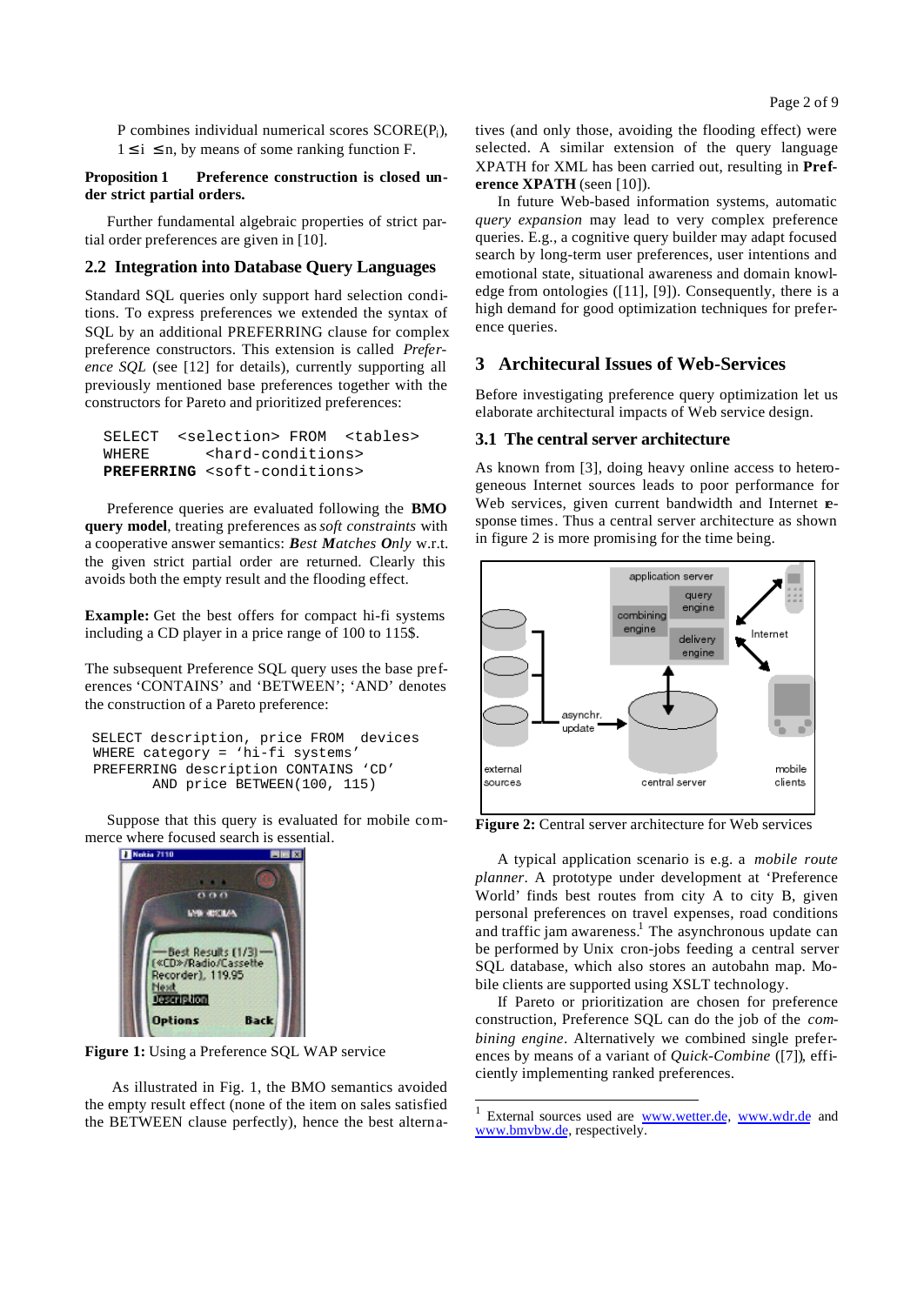Page 3 of 9

#### **3.2 The Pre-Processor Architecture**

Given a central server architecture for Web services we now focus in more detail on efficiency issues for preference queries. Preference SQL queries can be implemented on top of a relational database system by translating them into pre-optimized SQL queries as depicted in figure 3. This achieves a rapid integration into all database systems supporting the ODBC or JDBC standard. Details of this pre-processor approach are presented in [12].



**Figure 3:** Pre-processor approach for preference queries

The application issues a query to the Preference-Driver, rewriting it into a complex SQL query which in turn is optimized thereafter by the SQL query optimizer at hand. This approach is very flexible, relatively easy to implement and performs sufficiently well for a large choice of applications ([12]).

#### **3.3 The Tightly-Coupled Architecture**

Obviously, by integrating the preference optimizer and the SQL optimizer more tightly even better performance can be expected<sup>2</sup>. The results in  $[4]$  point in this direction. So let's study this architecture as depicted in figure 4 more closely. The main obstacle of this approach is that a practical implementation requires the close cooperation with SQL database manufacturers, which is not easy to obtain. However, the expected performance boost might be a rather strong incentive. So let's explore the performance advantages we can possibly expect.

With tight coupling the *preference query evaluation model* should be an extension of classic relational algebra by appropriate new preference-specific operators to deal with soft selection. Given that, we can follow the classical paradigm of database query optimization ([13]):

1. Given the preference query, build an *initial operator tree*  $T_0$  (also called preference query execution plan).

l



**Figure 4:** Tightly coupled preference evaluation

- 2. Given a set of algebraic equations, optimize  $T_0$  by applying them, if a subtree matches one side of a law. Which laws to apply, and in what order, has to be controlled by some *heuristics* that intelligently prune the exponentially large search space (typically greedy hill-climbing is used). Let  $T_{fin}$  denote the final tree emerging from this phase.
- 3. *Cost-based* optimization: The abstract operators contained in  $T_{fin}$  must be mapped to concrete evaluation algorithms. If there are several choices for a particular operator, a cost model has to decide.

For the scope of this paper we will concentrate on stage 2, which is known to frequently achieve the biggest optimization gains for SQL databases, sometimes in the order of several magnitudes $3$ .

#### **4 Algebraic Preference Query Optimization**

The subsequent results are founded on the preference algebra defined in [10]. Due to lack of space we omit all proofs (but [8] will have the details). Moreover, we only state those laws from [8] that are required here.

#### **4.1 Preference Relational Algebra**

l

We propose to extend conventional relational algebra by two operators to deal with soft selections (their precise declarative semantics is given in [10]):

- *Preference selection* **s[P](R)** finds all best matching objects for preference P in relation R.
- *Grouped preference selection* **s[P groupby A](R)** partitions R by equal A-values and performs a prefe rence selection on each partition.

Let P denote the preference specified in the PREFER-RING-clause. Then the *operational semantics* of a Preference SQL query looks as follows:

 $\textbf{p}_{\text{selection}}(\textbf{s}[P](\textbf{s}_{\text{hard-conditions}}(R_1 \cdot \ldots \cdot R_n)))$ 

 $2^{2}$  Some familiarity of the reader with basic algebraic query optimization techniques for relational database systems is helpful.

Quick-Combine or the Skyline-operator of [4], being a restricted form of a Pareto preference, are instances of stage 3.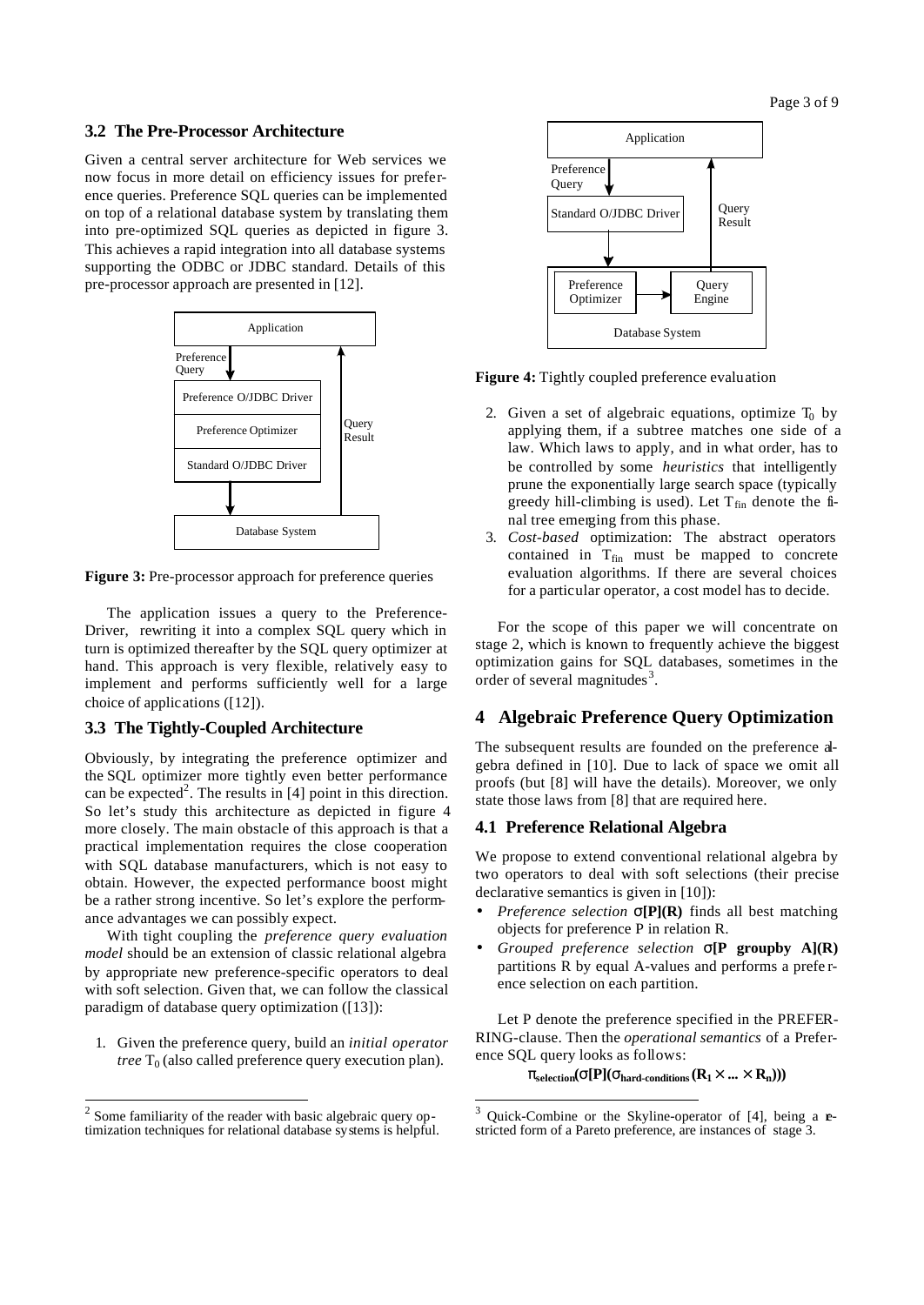This expression canonically defines our initial operator tree  $T_0$ . Heuristic query optimization relies on the assumption that reducing the sizes of intermediate results leads to more efficient query plans. The classical most promising strategies are 'push hard selection' and 'push projection' ([13]). We will adopt this idea here by developing transformation rules subsequently that allow us to perform '*push preference*' within query execution plans.

### **4.2 Transformation Laws**

Here are first transformation laws involving prefe rences.

#### **Proposition 2**

Let A denote the set of preference attributes of P.

- (L1) *Push projection over preference selection* **a)**  $\mathbf{p}_X(\mathbf{s}[P](R)) = \mathbf{s}[P](\mathbf{p}_X(R))$  if  $A \subseteq X$ **b)**  $\mathbf{p}_X(\mathbf{s}[P](R)) = \mathbf{p}_X(\mathbf{s}[P](\mathbf{p}_X \mathbf{\tilde{E}}_A(R)))$  otherwise
- (L2) *Push preference selection over Cartesian product*  $\mathbf{s}[P](R \cdot T) = \mathbf{s}[P](R) \cdot T$  if  $A \subseteq R$
- (L3) *Push preference selection over union*  $\mathbf{S}[\mathbf{P}](\mathbf{R}\mathbf{\tilde{E}}\mathbf{T}) = \mathbf{S}[\mathbf{P}](\mathbf{S}[\mathbf{P}](\mathbf{R})\mathbf{\tilde{E}}\mathbf{S}[\mathbf{P}](\mathbf{T}))$

Next we state laws that can introduce grouped preference selection into the query execution plan.

#### **Proposition 3**

Let preference  $P_1$  be defined on a set of attributes  $A_1$ . (L4) *Split prioritization into grouping*

 ${\bf s}[P_1 \& P_2]({\bf R}) = {\bf s}[P_2 \text{ group by } A_1]({\bf s}[P_1]({\bf R}))$ 

#### **Proposition 4**

Let A be the set of preference attributes of P.

- (L5) *Push projection over preference selection*
	- a)  $\mathbf{p}_X(\mathbf{s}[P \text{ groupby } B](R)) =$ **s**[P groupby B]( $\mathbf{p}_X(\mathbf{R})$ ) if  $A \subseteq X$ ,  $B \in X$ b)  $\mathbf{p}_X(\mathbf{s}[P \text{ groupby } B](R)) =$ **px(s**[P groupby B]( $\mathbf{p}_{\mathbf{X}\tilde{\mathbf{E}}}$   $_{\mathbf{A}\tilde{\mathbf{E}}}$   $_{\mathbf{B}}$  **(R))**) otherwise **"**

Queries may be a combination of hard selections and preference selections. Thus it is important to analyze the interaction of those two. Pushing  $\sigma[P]$  over  $\sigma_H$  for some hard condition H will turn out to cause major obstacles in general. Thus, since a relational *join* operation is defined as a hard selection over a Cartesian product, pushing σ[P] over a join becomes more difficult. However, *foreign key* relationships from relational schema information will enable further transformations.

#### **Proposition 5**

Let A be the set of attributes of preference P,  $A \subseteq R$ , and R.X be a foreign key referring to T.X.

(L6) *Push preference selection over a join selection* **s**[P]( $\mathbf{s}_{R,X=T,X}(R \cdot T)$ ) =  $\mathbf{s}_{R,X=T,X}(\mathbf{s}[P](R \cdot T))$ 

Note that the right-hand side of L6 can be transformed further by L2, achieving to push preference selection into a join in summary.

#### **Proposition 6**

Let  $A_1$  be the set of attributes of preference  $P_1$ ,  $A_1 \subseteq R$ , and R.X be a foreign key referring to T.X.

```
(L7) Split Pareto preference and push over join
     s[P_1 \mathbf{\ddot{A}} P_2](\mathbf{s}_{R,X=T,X}(R \cdot T)) =s[P_1 Ä P_2](\mathbf{s}_{R,X=T,X}(\mathbf{s}[P_1 \text{ group by } X](R)<sup>\uparrow</sup> T))
```
### **4.3 Case Studies**

Let us now demonstrate the potential of algebraically optimizing preference queries by two case studies.

#### • **Case study 1:**

The subsequent query asks for cars, preferably being around eight years old, which is considered most important ('PRIOR TO'). Less important is the preference on brand, being positively for a BMW or a Mercedes.

```
 SELECT u.price, d.brand, u.age
 FROM used_cars u, car_detail d
WHERE u.id = d.id and u.color = 'Red' PREFERRING u.age around 8
  PRIOR TO d.brand in ('BMW', 'Mercedes');
```






A *preference query optimizer* can process the initial query plan in figure 5 as follows, applying the strategy to reduce intermediate result sizes early and using a greedy hill-climbing strategy to prune the search space (for classical relational algebra transformations we refer to [13]):

- 1. Split the hard selection and push  $\sigma_{\text{color}} = \text{`red'}$  down to used\_car.
- 2. Apply law L4 to split prioritization into grouping.
- 3. Assuming foreign key d.id referring to u.id, law L6 can be fired next, pushing σ[age around 8] into the left branch of ×.
- 4. Apply L5a to push  $\pi_{u.\text{price, d.brand, u.age}}$  over  $\sigma[\text{brand in}$ ('BMW', 'Mercedes') groupby age], followed by pushing projection further down as far as possible using L1a.
- 5. Combine  $\sigma_{u_id = d_id}$  followed by  $\times$  into an equijoin.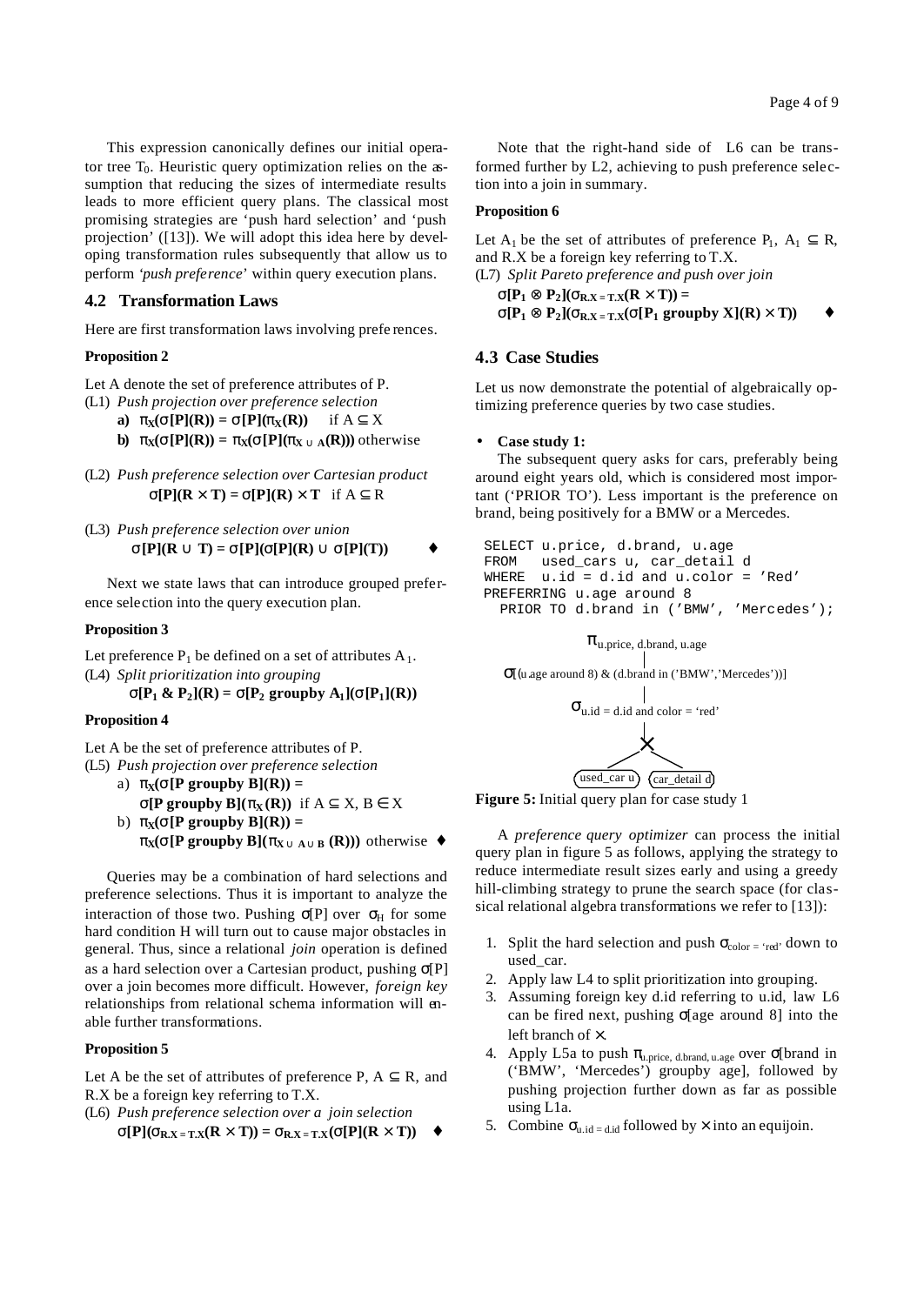The final query execution plan is depicted in figure 6.

σ[(d.brand in ('BMW', 'Mercedes')) groupby u.age]



Figure 6: Optimized query plan for case study 1

The result of this joint work of classical relational algebra optimization extended by preference-specific laws is quite remarkable. In addition to the usual optimization result, we succeeded to push the highly selective σ[age around 8] into the join, which can achieve big performance speed-ups given a large used\_car relation.

Let's evaluate this plan, given the following small sample database.

**used\_cars**

| Id | Price  | Age | <b>Color</b> |
|----|--------|-----|--------------|
|    | 20.000 |     | red          |
|    | 16.000 |     | blue         |
|    | 30.000 | 10  | red          |
|    | 30.000 |     | red          |
|    | 30.000 |     | blue         |
|    | 15.000 | 12  | vellow       |

**car\_details**

| ď | <b>Brand</b> | <b>Type</b> |
|---|--------------|-------------|
|   | <b>BMW</b>   | Cabriolet   |
|   | Renault      | Coupé       |
|   | Fiat         | Coupé       |
|   | Andi         | Avant       |

First,  $\sigma_{\text{color}} = \text{`red'}$  filters off all 3 non-red tuples from used cars. Then σ[age around 8] does not find perfect matches, but selects tuples with age 6 or 10 as best alternatives, whereas the tuple with age 11 is worse and gets discarded. After the join σ[brand in ('BMW', 'Mercedes') groupby age] is evaluated. Because none of the tuples are equal in age, nothing is filtered off. So we get this BMO query result:

| <b>Price</b> | <b>Brand</b> | $\sigma$ |
|--------------|--------------|----------|
| 20.000       | RMW          |          |
| 30.000       | Fiat         |          |

#### • **Case study 2:**

The subsequent query asks for cars preferably being around eight years old, they should be a BMW or Mercedes and the preferred color is red. All these preferences are supposed to be equally important, hence getting combined into a Pareto preference ('AND'):





 $\sigma$ [u.age around 8 ⊗ d.brand in ('BMW','Mercedes') ⊗ u.color = 'red' ]



**Figure 7:** Initial query plan for case study 2

Let's put our sample preference query optimizer to work as before, given the initial query plan in figure 7:

- 1. Since Pareto preferences are associative and commutative, the preference selection can be rearranged as  $\sigma$ [(age around 8 ⊗ color = 'red') ⊗ (brand in ('BMW', 'Mercedes'))].
- 2. Assuming foreign key d.id referring to u.id, L7 can be used to split above rearranged Pareto preference, pushing its first operand into the join.
- 3. Push the projection over preference selection and further down the tree by applying the fami liar laws.
- 4. Combine  $\sigma_{u_id = d_id}$  followed by  $\times$  into an equijoin.

The resulting query tree is given in figure 8. This time we succeeded for Pareto preferences to push a grouped preference selection into the join, which can achieve further performance speed-ups for large used\_car relations.

 $\dot{\bowtie}_{u.id = d.id}$  $\pi$ <sub>d.brand, d.brand.id</sub>  $\pi_{u.id, u. age, u. color}$  $\sigma$ [u.age around 8 ⊗ u.color = 'red' groupby u.id]  $\sigma$ [u.age around 8 ⊗ d.brand in ('BMW','Mercedes') ⊗ u.color = 'red' ] used\_car u car\_detail d



We evaluate this plan, given the same sample database as in case study 1. The grouped Pareto preference selection filters off the following tuples from used\_cars: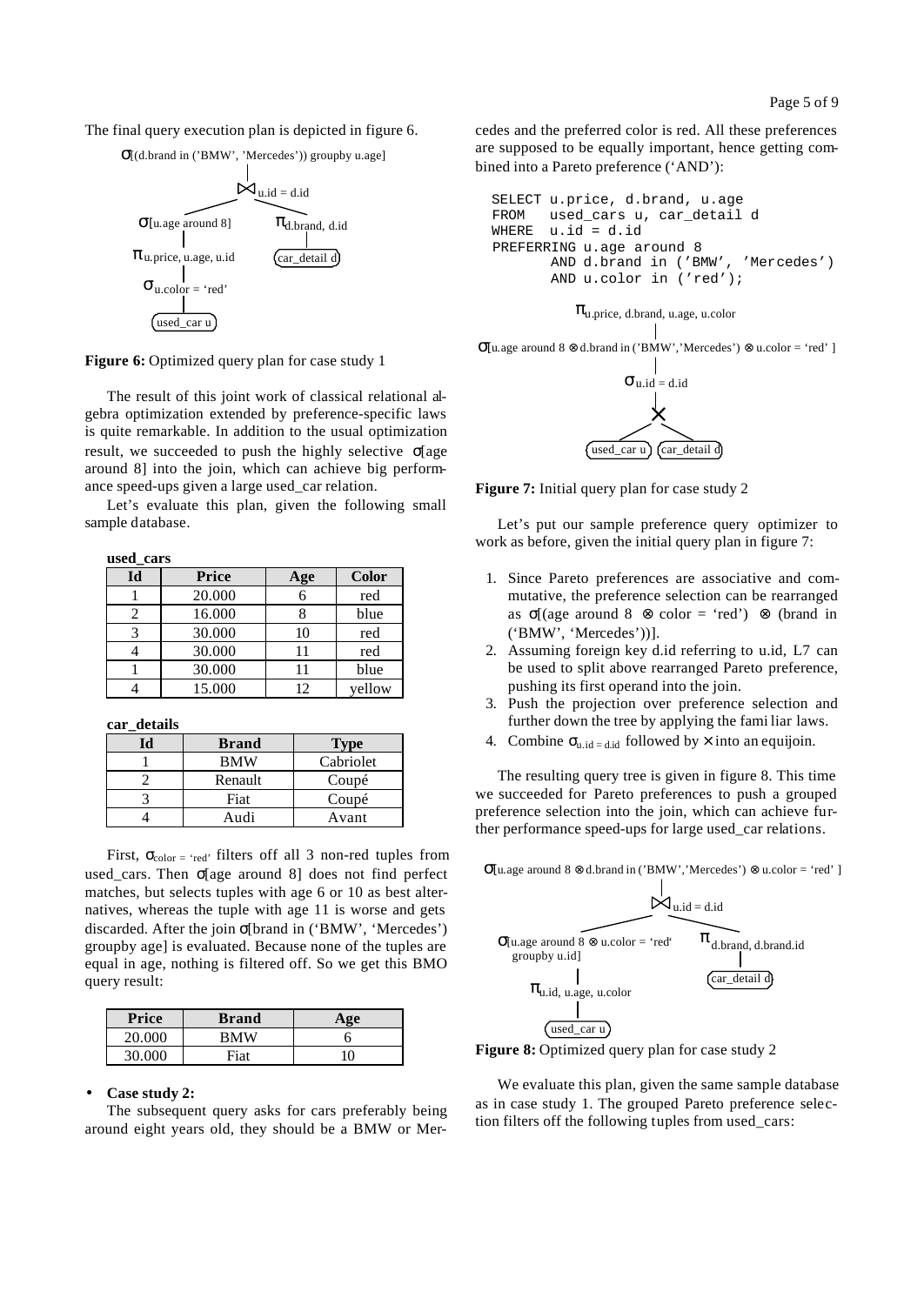| Price  | A 9e | Color  |
|--------|------|--------|
| 30.000 |      | blue   |
| 15.000 | 1つ   | vellow |

Note that e.g. the tuple with  $id = 1$  is discarded, because the other tuple with  $id = 1$  in used\_cars has a preferable color and a better age, thus dominating it under Pareto preference semantics.

 After the join, the final preference selection yields this BMO query result:

| Id | Price  | Age | <b>Color</b> | <b>Brand</b> |
|----|--------|-----|--------------|--------------|
|    | 20,000 |     | red          | <b>BMW</b>   |
|    | 16.000 |     | blue         | Renault      |
|    | 30.000 | 10  | red          | Fiat         |

#### **5 Summary and Outlook**

Advanced personalization in Web services requires a powerful and intuitive preference model. We have made the case for preferences as strict partial orders, enabling a systematic preference engineering. Database query languages like Preference SQL and Preference XPATH, which treat preferences as soft selection conditions under the BMO query model, are the key towards focused multiattribute search. Since next generation Web services will also perform extensive automatic query expansion, optimization of complex preference queries becomes a key challenge. As a unique novel contribution in this paper we have given several algebraic transformation laws for pre ference queries, aiming to push preference selections down a preference relational algebra tree. Two case studies exemplified the potential of this approach.

 This work is currently extended towards a full-scale preference query optimizer, which will be implemented in a tightly coupled architecture with existing query optimi zers. For rapid prototyping we are going to use the XXLlibrary from [2]. Two advanced preference application projects will be used as major test environments. The *P-News* project<sup>4</sup> will support sophisticated query expansion in the context of a personalized news service for MPEG7 digital libraries. The *COSIMA* project<sup>5</sup> ([6]) aims to build a new generation of agent-based Web information systems, where the user can bargain with an emotional, speaking smart avatar. At the heart of this is again the need for complex preference engineering and preference query optimization to achieve real-time performance over the Internet

#### **Acknowledgments**

We are grateful to Georg Struth for helpful technical comments and suggestions.

#### **References**

- [1] Special issue of the Communications of the ACM on *Personalization*, vol. 43, Aug. 2000.
- [2] J. Bercken, B. Blohsfeld, J. Dittrich, et al.: *XXL A Library Approach to Supporting Efficient Implementations of Advanced Database Queries*. Proc. 27th Intern. Conf. on Very Large Databases (VLDB), Rome, Sept. 2001.
- [3] N. Bruno, L. Gravano, A. Marian: *Evaluating top-k queries over web-accessible databases*. Intern. Conf. on Data Engineering (ICDE), San Jose, USA, Febr. 2002.
- [4] S. Börzsönyi, D.Kossmann, Konrad Stocker: *The Skyline Operator*. Proc 17th Intern. Conf. on Data Engineering, Heidelberg, April 2001.
- [5] J. Chomicki: *Querying with intrinsic preferences*. Proc. Intern. Conf. on Advances in Database Technology (EDBT), Prague, Czech Republic, March 2002, pp. 34-51.
- [6] S. Fischer, W. Kießling, S.Holland, M. Fleder: *The CO-SIMA Prototype for Multi-Objective Bargaining*. First Intern. Conf. On Autonomous Agents and Multiagent Sy stems (AAMAS), Bologna, July 2002, to appear.
- [7] U. Güntzer, W.-T. Balke, W. Kießling: *Optimizing Multi-Feature Queries for Image Databases*. Proc. 26th Intern. Conf. on Very Large Databases (VLDB), Cairo, Egypt, 2000, pp. 419-428.
- [8] B. Hafenrichter, W. Kießling: *Optimizing Preference Queries for Personalized Web Services*. Extended version of this paper (in preparation).
- [9] I. Horrocks: *DAML+OIL: a reason-able web ontology language*. Proc. Intern. Conf. on Advances in Database Technology (EDBT), Prague, March 2002, pp. 2-13.
- [10] W. Kießling: *Foundations of Preferences in Database Systems.* Tech. Rep. 2001-8, Institute of Comp. Science, Univ. of Augsburg. Accepted for 28th Intern. Conf. on Very Large Databases (VLDB), Hong Kong, Aug. 2002.
- [11] W. Kießling, W.T. *Balke: Mobile Search in a Preference World*. Proc. Workshop on Mobile Search in conj. with 11<sup>th</sup> Intern. World Wide Web Conf., Honolulu, May 2002, pp. 32-38.
- [12] W. Kießling, G. Köstler: *Preference SQL - Design, Implementation, Experiences*. Tech. Rep. 2001-7, Institute of Comp. Science, Univ. of Augsburg. Accepted for 28th Intern. Conf. on Very Large Databases (VLDB), Hong Kong, Aug. 2002.
- [13] J. Ullman: *Principles of Database and Knowledge-Base Systems*. Vol. 1, Computer Science Press, 1989.

 4 P-News is funded by the German Research Association DFG. (www.informatik.uni-augsburg.de/lehrstuehle/info2/p-news)

<sup>&</sup>lt;sup>5</sup> COSIMA is funded by the Bavarian Research Cooperation FORSIP on *Situated, Individualized and Personalized Man-Machine Interaction*. (www.myCosima.com/englishbargain)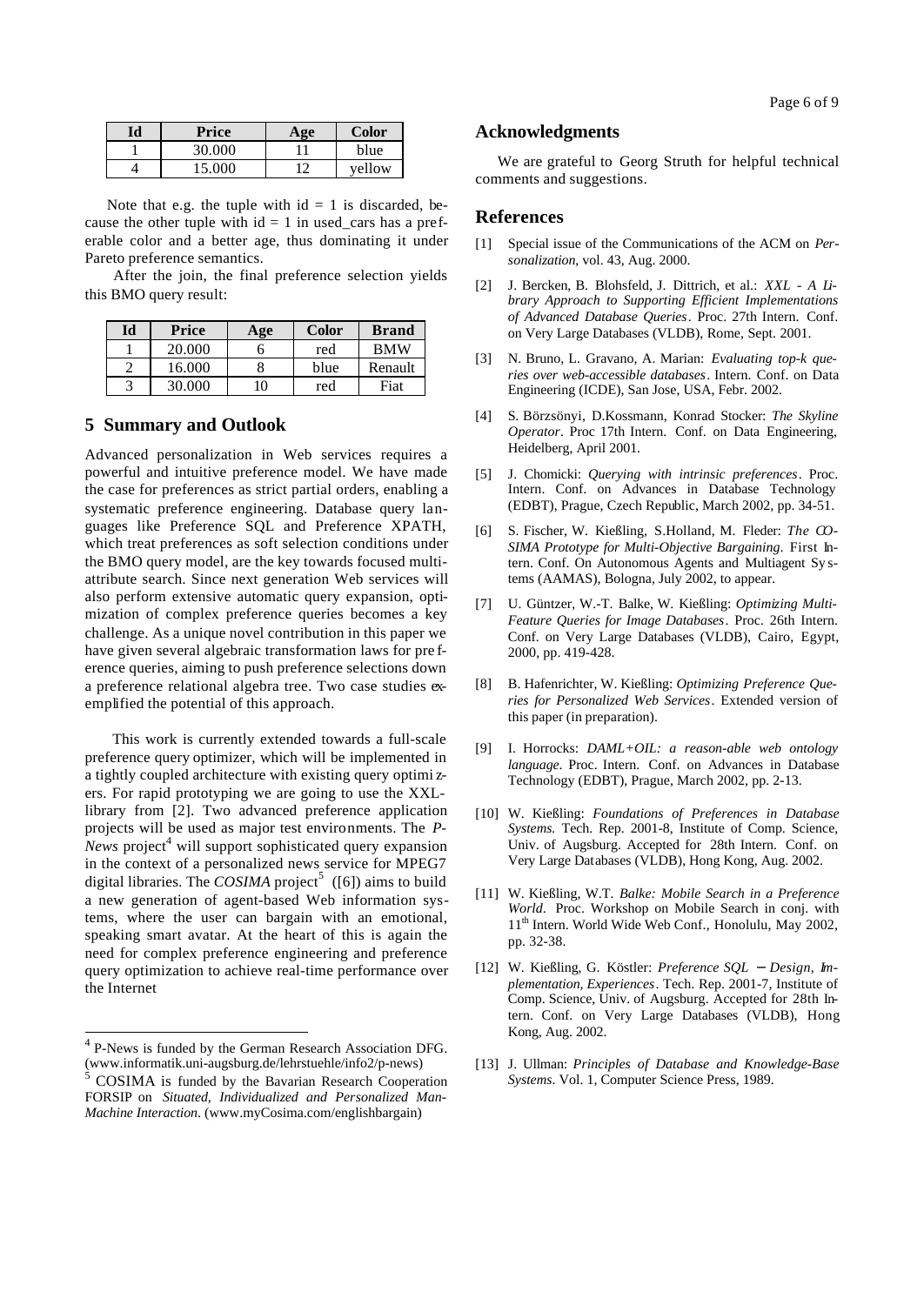Page 7 of 9

# **Proof of Laws:**

**Definition 1:** A "*preference*"  $P=(A,\leq_P)$  defines a strict partial order  $\leq_P \subseteq \text{dom}(A) \times \text{dom}(A)$ .

**Definition 2:** The *"preference selection s[P](R)"* is defined as  $\sigma[P](R) = \{ w \in R \mid \neg \exists v \in R : w < v \}$ 

Intuitively, this query select all maximal tuples that are not dominated by other tuples.

**Definition 3:** The "*Grouped preference selection s[P groupby A](R)"* is defined as :

$$
\begin{aligned} \n\sigma[P \text{ groupby } A](R) \\
&= \{ \ w \in R \mid \neg \exists v \in R : w < v \land w[A] = v[A] \} \n\end{aligned}
$$

**Definition 4:** Given the relations R and T, the *"extension of R by T"* through a function f is defined as:

 $R ext<sub>f</sub> T = {(r,t) | r \in R, t \in T, f(r,t)}$ 

Furthermore, we claim that for every tuple r exists at least one tuple in t, which satisfies f(r,t).

**Definition 5:** Given an attribute B, the *"anti-chain preference*"  $B^{\leftrightarrow} = (B, \leq)$  is defined as  $\leq \Rightarrow \emptyset$ . This denotes that all elements are incomparable to each other.

**Lemma 1:** Let  $P=(A,\leq_P)$  and a relation R,  $A \subseteq$  attributes(R). Then P induces an order onto R×R

 $a, b \in R$ ,  $a < b \Leftrightarrow \pi_A(a) <_P \pi_A(b)$ .

**Lemma 2:** Let denote A and B sets of attributes with A  $\subseteq$  B. Then  $\pi_A(\pi_B(R) = \pi_A(R))$ 

**Lemma 3:** Let  $P=(A,\leq_P)$ ,  $A \subseteq X$ . Then  $\pi_X(a) < \pi_X(b) \Leftrightarrow a < b$ 

| $\pi_{\rm X}(a) < \pi_{\rm X}(b)$                                                             | Le 1.            |
|-----------------------------------------------------------------------------------------------|------------------|
| $=$ $\pi$ <sub>A</sub> $(\pi$ <sub>X</sub> (a)) < $\pi$ <sub>A</sub> $(\pi$ <sub>X</sub> (b)) | Le <sub>2</sub>  |
| $=$ $\pi_{\mathbf{A}}(\mathbf{a}) <_{\mathbf{P}} \pi_{\mathbf{A}}(\mathbf{b})$                | Le 1.            |
| $= a < b$                                                                                     | $\bullet\bullet$ |

**Lemma 4:** Let A denote a set of attributes, R and T database relations, with  $A \subset$  attributes(R). Then  $\pi_A(R \times T) =$  $\pi$ <sub>A</sub> $(R)$ .

**Lemma 5:** Let ext  $_{f}$  be an extension of R by T. Then  $\sigma$  [P]( R ext <sub>f</sub> T) =  $\sigma$ [P](R) ext <sub>f</sub> T is valid, if attrib(P)  $\subseteq$  R.

| $\sigma$ [P]( R ext <sub>f</sub> T)                                                                    | 134  |
|--------------------------------------------------------------------------------------------------------|------|
| $= \{ w \in R \text{ ext}_{f} T   \neg \exists v \in R \text{ ext}_{f} T : w < v \}$                   | Le 1 |
| $= \{ w \in R \text{ ext}_{f} T   \neg \exists v \in R \text{ ext}_{f} T : \pi_{A}(w) < \pi_{A}(v) \}$ |      |

 $= \{ w \in R \text{ ext}_{f} T \mid \neg \exists v \in R : \pi_{A}(w) < \pi_{A}(v) \}$  $= \{ w \in R \mid \neg \exists v \in R : \pi_A(w) < \pi_A(v) \} \text{ ext}_{f} T \}$  $= \sigma[P](R)$  ext<sub>f</sub>T

**Lemma 6:** The preference selection  $\sigma[P]$  groupby  $B](R)$ denotes a grouped preference selection. This selection can be expressed in terms of a prioritized anti chain prefe rence  $\sigma[B^{\leftrightarrow} \& P](R)$ .

$$
\sigma[P \text{ groupby } B](R) \qquad \qquad \text{D3}
$$
\n
$$
= \{ w \in R \mid \neg \exists v \in R : w[B] = v[B] \land w <_{P} v \} \qquad \qquad \text{D5}
$$
\n
$$
= \{ w \in R \mid \neg \exists v \in R : w[B] <_{B \leftrightarrow} v[B] \lor \qquad \qquad \text{Def.}
$$
\n
$$
(w[B] = v[B] \land w <_{P} v) \} \qquad \qquad \text{.}
$$
\n
$$
= \sigma[B^{\leftrightarrow} \& P](R)
$$

**Lemma 7:** Let  $\sigma[P1](R)$  and  $\sigma[P2](R)$  denote preferences. Then

σ[P1](R) ⊆ σ[P2](R)  $\Rightarrow$  σ[P1](R) = σ[P1](σ[P2](R))

*(L1) Push projection over preference selection*

**a)**  $\mathbf{p}_X(\mathbf{s}[P](R)) = \mathbf{s}[P](\mathbf{p}_X(R))$  if  $A \subseteq X$ **b)**  $\mathbf{p}_X(\mathbf{s}[P](R)) = \mathbf{p}_X(\mathbf{s}[P](\mathbf{p}_X \mathbf{\tilde{E}}_A(R)))$  otherwise

**Proof (a):** Let P=( $A, \leq_P$ ) and  $A \subseteq X$ , i.e.  $\pi_X$  preserves the preference Attributes A. Then:

| $\pi_X(\sigma[P](R))$                                                      | D <sub>2</sub>   |
|----------------------------------------------------------------------------|------------------|
| $= \pi_X({w \in R} \rightarrow \exists v \in R : w < v})$                  | Le 1             |
| = { $\pi_X(w) \in R$   $\neg \exists v \in R : \pi_A(w) \leq_P \pi_A(v)$ } | Le $2$           |
| $= \{ w \in \pi_X(R)   \neg \exists v \in \pi_X(R) : w < v \}$             | D2.              |
| $= \sigma[P](\pi_X(R))$                                                    | $\bullet\bullet$ |

**Proof (b):** Let P=(A,  $\leq$  p) and A  $\subset \mathbb{X}$ , i.e.  $\pi_X$  does not preserves the preference Attributes A. Then:

| $\pi_X(\sigma[P](R))$                  | Le2              |
|----------------------------------------|------------------|
| $= \pi_X(\pi_{X\cup A}(\sigma[P](R)))$ | L1a              |
| $= \pi_X(\sigma[P](\pi_{X\cup A}(R))$  | $\bullet\bullet$ |

*(L2) Push preference selection over Cartesian product*  $\mathbf{s}[P](R \cdot T) = \mathbf{s}[P](R) \cdot T$  if  $A \subseteq R$ 

**Proof:** The cartesian product  $R \times T$  can be rewritten in terms of an extension function.

$$
R \times T = R \text{ ext}_{\times} T
$$
  
 
$$
\times (r,t) = true
$$

σ[P](R×T)  $= \sigma[P](R \text{ ext}_{\times} T)$  $=$  σ[P](R) ext<sub>x</sub> T  $=$  σ[P](R)  $\times$  T  $\overline{D4}$ Le5 **¨**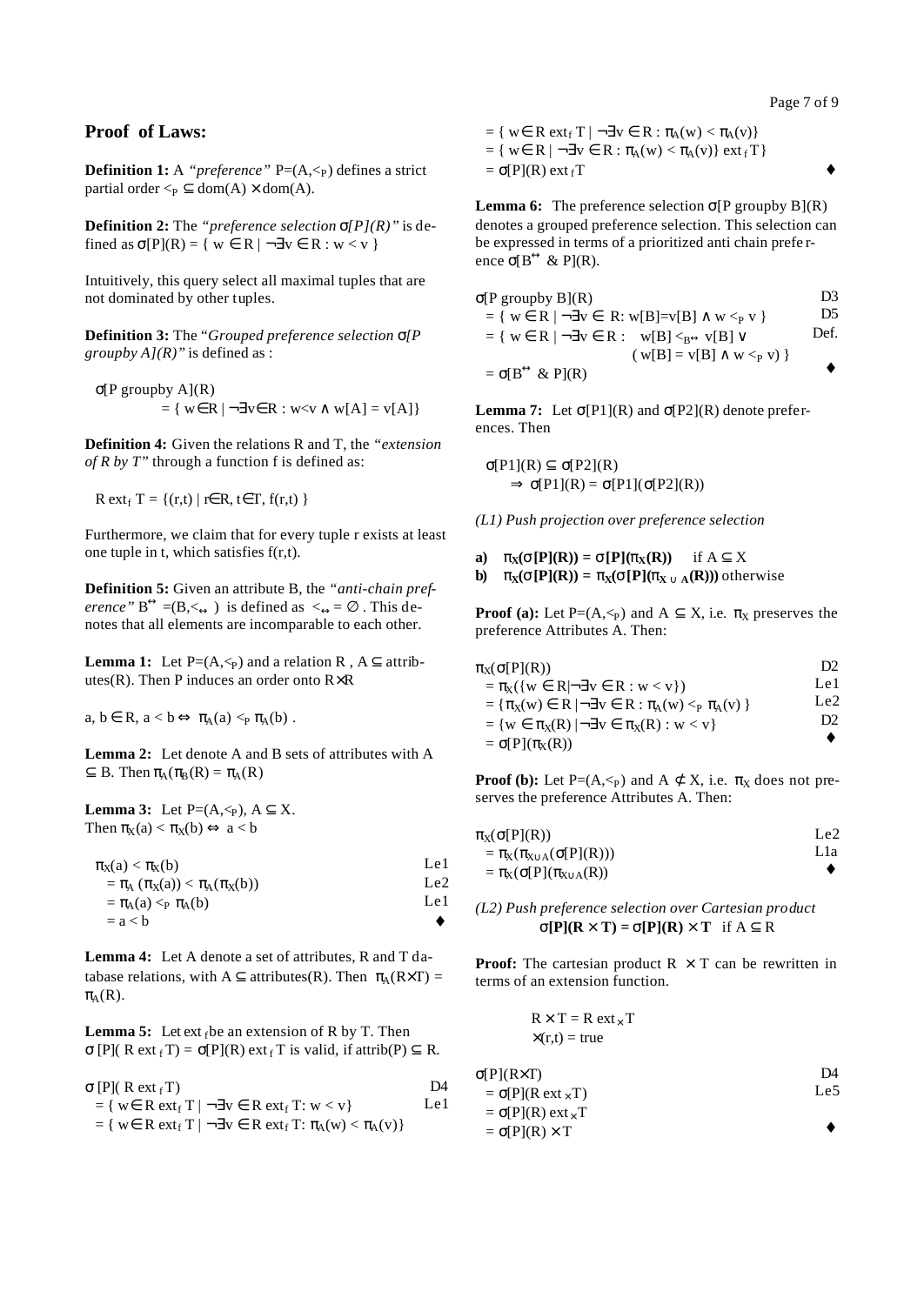**¨**

#### *(L3) Push preference selection over union*  $\mathbf{s}[P](R \mathbf{\tilde{E}} T) = \mathbf{s}[P](\mathbf{s}[P](R) \mathbf{\tilde{E}} \mathbf{s}[P](T))$

#### **Proof:**

 $R' = \sigma[P](R) \cup \sigma[P](T)$ 

σ[P](σ[P](R) ∪ σ[P](T)) =  $=\{ \text{ } w \in \, R \text{'} \mid \neg \exists \, v \in \, R \text{'} \; : \, w \lessdot_P v \, \}$  $= \{ w \in R' \mid \neg ( \exists v \in \sigma[P](R) : w < v ) \vee$  $(\exists v \in \sigma[P](T) : w < v) )$  $= \{ w \in R' \mid \neg ( \exists v \in R : w \le v \land v \in \sigma[P](R)) \vee$  $(\exists v \in T : w < v \land v \in \sigma[P](T)))$ D<sub>3</sub> R'

Since  $\leq_P$  is transitive, we immediately get

 $=\{ w \in R' \mid \neg (\exists v \in R : w < v) \vee$  $(\exists v \in T : w < v))$  $= \{ w \in R \cup T \mid \neg (\exists v \in R \cup T : w \le v) \land w \}$  $w \in \sigma[P](R) \cup \sigma[P](T)$ 

Again, since  $\lt_{P}$  is transitive, we immediately get

 $= \{ w \in R \cup T \mid \neg (\exists v \in R \cup T : w \leq_P v) \}$  $= \sigma[P](R \cup T)$ 

*(L4) Split prioritization into grouping*  ${\bf S}[P_1 \& P_2](R) = {\bf S}[P_2 \text{ group by } A_1]({\bf S}[P_1](R))$ 

#### **Proof:**

$$
\sigma[P1&P2](R) = \text{D2}
$$
\n
$$
= \{w \in R \mid \neg (\exists v \in R : \pi_{A1}(w) <_{P1} \pi_{A1}(v) \lor (\pi_{A1}(w) = \pi_{A1}(v) \land \pi_{A2}(w) <_{P2} \pi_{A2}(v)))\}
$$
\n
$$
= \{w \in R \mid \neg ((\exists v \in R : \pi_{A1}(w) <_{P1} \pi_{A1}(v)) \lor (\exists v' \in R : (\pi_{A1}(w) = \pi_{A1}(v')) \land \pi_{A2}(w) <_{P2} \pi_{A2}(v'))))\}
$$
\n
$$
= \{w \in R \mid (\neg \exists v \in R : \pi_{A1}(w) <_{P1} \pi_{A1}(v)) \land (\neg \exists v' \in R : (\pi_{A1}(w) = \pi_{A1}(v')) \land (\neg \exists v' \in R : (\pi_{A1}(w) = \pi_{A1}(v')) \land \pi_{A2}(w) <_{P2} \pi_{A2}(v')))\}
$$
\n
$$
= \sigma[P1](R) \cap \sigma[P1 \text{ groupby A1}](R)
$$

$$
\sigma[P_2 \text{ groupby } A1](\sigma[P_1](R))
$$
\n
$$
= \sigma[A_1^{\leftrightarrow} \& P_2](\sigma[P_1](R))
$$
\n
$$
= \{ w \in \sigma[P_1](R) | \neg \exists v \in \sigma[P_1](R) : \pi_{A1}(w) = \pi_{A1}(v) \land w < P_2 v \}
$$
\n
$$
= \{ w \in R | (\neg \exists v \in \sigma[P_1](R) : w[A_1] = v[A_1] \land w < P_2 v) \land w \in \sigma[P1](R) \}
$$
\n
$$
= \{ w \in R | (\neg \exists v \in \sigma[P_1](R) : \pi_{A1}(w) = \pi_{A1}(v) \land w < P_2 v) \land w \in \sigma[P1](R) \}
$$
\n
$$
= \{ w \in R | (\neg \exists v \in \sigma[P_1](R) : \pi_{A1}(w) = \pi_{A1}(v) \land w \in \sigma[P1](R) \}
$$

$$
w < P_2 v) \wedge
$$
  
\n
$$
w \in \sigma[P1](R)
$$
  
\n
$$
= \{ w \in R \mid (\neg \exists v \in R : \pi_{A1}(w) = \pi_{A1}(v) \land
$$
  
\n
$$
w < P_2 v) \land w \in \sigma[P1](R) \}
$$
  
\n
$$
= \{ w \in R \mid (\neg \exists v \in R : w[A_1] = v[A_1] \land w < P_2 v) \}
$$
  
\n
$$
\cap \{ w \in \sigma[P1](R) \}
$$
  
\n
$$
= \sigma[P1](R) \cap \sigma[P1 \text{ groupby A1](R)
$$

 $\Rightarrow$   $\sigma[P_1 \& P_2](R) = \sigma[P_2 \text{ groupby } A_1](\sigma[P_1](R))$ 

#### *(L5) Push projection over preference selection*

**Proof:** Immediately from L1, since groupby-selection can be rewritten in terms or prioritization, using an anti-chain order on attribute B, as defined in Lemma 5.

# **a**) **p** $\mathbf{p}$ **<b>(s[P** groupby **B**](**R**)) = **s**[P groupby B]( $\mathbf{p}_X(\mathbf{R})$ ) if  $A \subseteq X$ ,  $B \in X$

| $\pi_X(\sigma[P \text{ groupby } B](R))$       | Le6              |
|------------------------------------------------|------------------|
| $= \pi_X(\sigma[B^{\leftrightarrow} \& P](R))$ | L1a              |
| $= \sigma[B^{\leftrightarrow} \& P](\pi_X(R))$ | Le6              |
| $= \sigma[P$ groupby $B](\pi_X(R))$            | $\bullet\bullet$ |

# **b**) **p** $\mathbf{p}$ **<b>(s[P** groupby **B**](**R**)) =

 $\mathbf{p}_X(\mathbf{s}[P \text{ groupby } B](\mathbf{p}_X \mathbf{\tilde{E}}_A \mathbf{\tilde{E}}_B(R)))$  otherwise

| Le6              |
|------------------|
| 1.2a             |
| Le6              |
| $\bullet\bullet$ |
|                  |

(L7) *Push preference selection over a join selection*  $\mathbf{s}[P](\mathbf{s}_{R,X=T,X}(R \mid T)) = \mathbf{s}_{R,X=T,X}(\mathbf{s}[P](R \mid T))$ 

**Proof:** Let A be the set of attributes of preference P,  $A \subseteq$ R, and R.X be a foreign key referring to T.X.

Due to the knowledge that there exists a foreign key relationship between R.X and T.X, the join can be rewritten in terms of an extension function.

 $\sigma_{R.X = T.X}(R \times T) = R ext_{\text{ioin}} T$  $\text{join}(r,t) = \{ \text{ true} : r[x] = t[x], \text{ false otherwise } \}$ 

| $σ[P](σR.X = T.X(R × T))$                     | D4  |
|-----------------------------------------------|-----|
| $= \sigma[P](R ext_{\text{join}} T)$          | Le5 |
| $= \sigma[P](R)$ ext <sub>ioin</sub> T        | D4  |
| $= \sigma_{R.X = T.X}(\sigma[P](R) \times T)$ |     |

*(L7) Split Pareto preference and push over join*